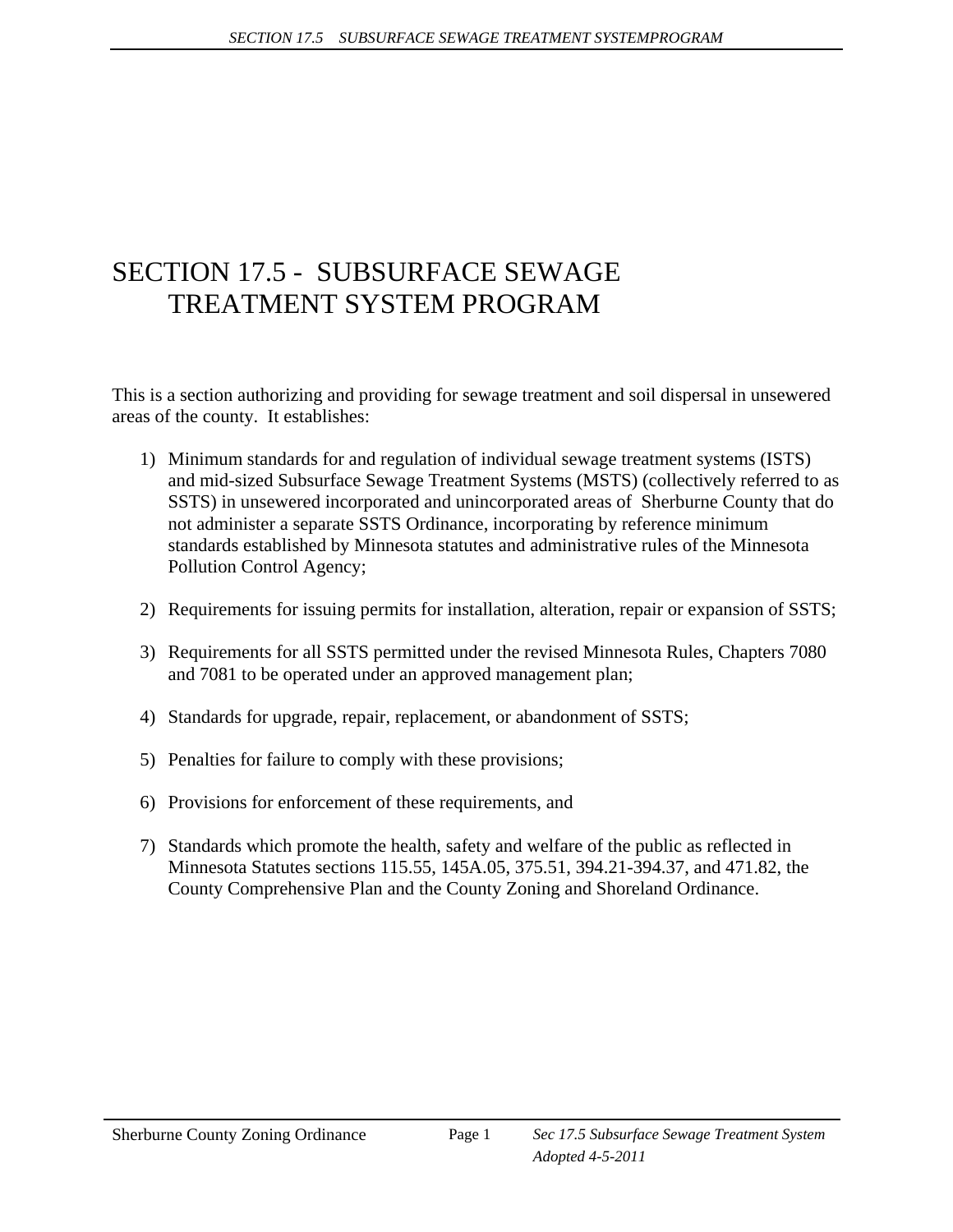| Subdivision 1:  | Purpose and Authority                      |
|-----------------|--------------------------------------------|
| Subdivision 2:  | Definitions                                |
| Subdivision 3:  | <b>General Provisions</b>                  |
| Subdivision 4:  | <b>General Requirements</b>                |
| Subdivision 5:  | <b>SSTS</b> Standards                      |
| Subdivision 6:  | <b>SSTS</b> Permitting                     |
| Subdivision 7:  | <b>Management Plans</b>                    |
| Subdivision 8:  | Compliance Management                      |
| Subdivision 9:  | Enforcement                                |
| Subdivision 10: | Record Keeping                             |
| Subdivision 11: | <b>Annual Report</b>                       |
| Subdivision 12: | Fees                                       |
| Subdivision 13: | Interpretation                             |
| Subdivision 14: | Severability                               |
| Subdivision 15: | <b>Abrogation and Greater Restrictions</b> |
| Subdivision 16: | <b>Ordinance Repealed</b>                  |
| Subdivision 17: | Adoption                                   |

# **Subdivision 1: Purpose and Authority**

#### **1. Purpose**

The purpose of this section is to establish minimum requirements for regulation of ISTS and MSTS for the treatment and dispersal of sewage within the applicable jurisdiction of the County to protect public health and safety, groundwater quality, and prevent or eliminate the development of public nuisances. It is intended to serve the best interests of Sherburne County citizens by protecting their health, safety, general welfare, and natural resources.

# **2. Intent**

It is intended by the County that this section will promote the following:

- A. The protection of lakes, rivers and streams, wetlands, and groundwater in Sherburne County essential to the promotion of public health, safety, welfare, socioeconomic growth and development of the County .
- B. The regulation of proper SSTS construction, reconstruction, repair and maintenance to prevent the entry and migration of contaminants, thereby protecting the degradation of surface water and groundwater quality.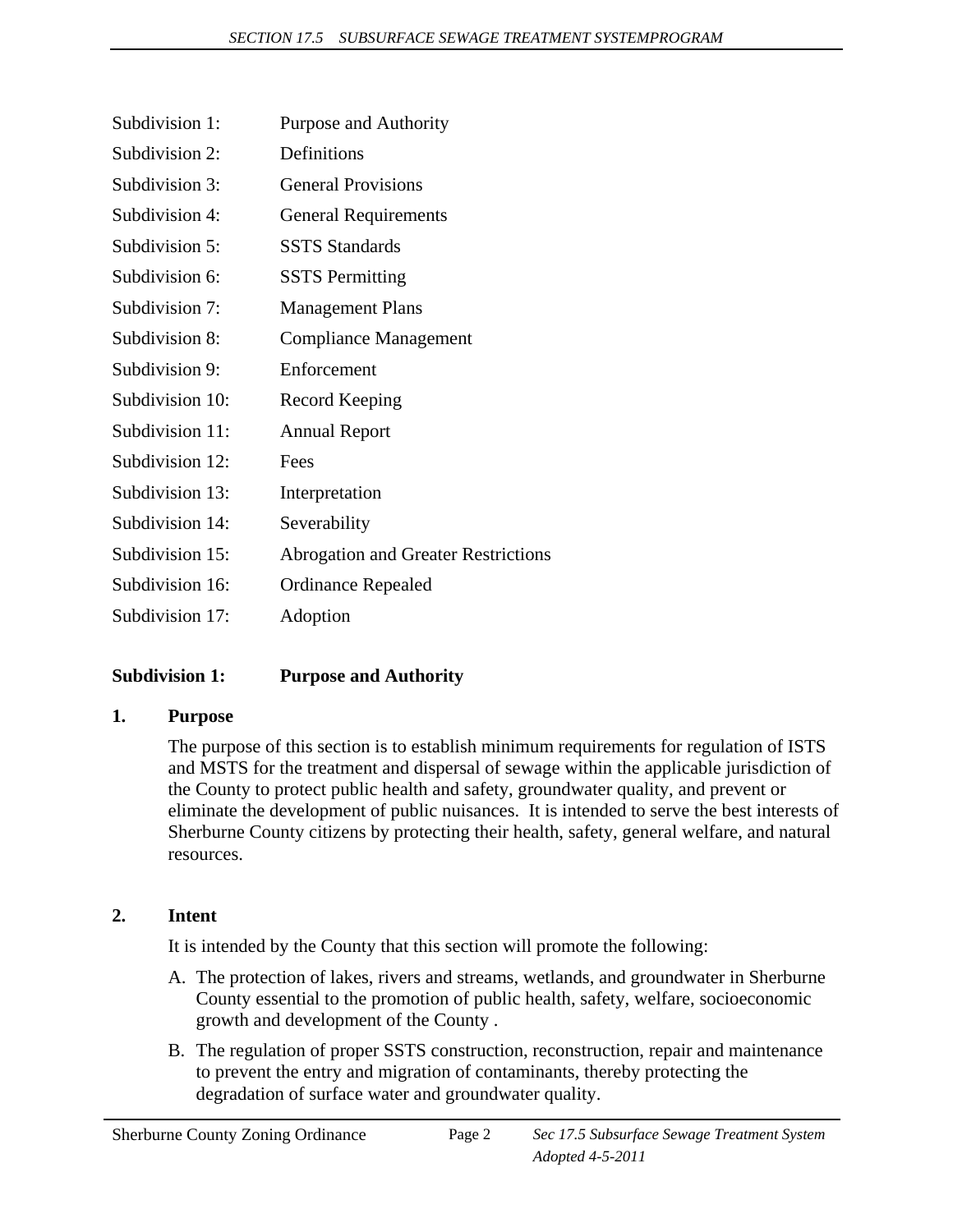- C. The establishment of minimum standards for SSTS placement, design, construction, reconstruction, repair and maintenance to prevent contamination and, if contamination is discovered, the identification and control of its consequences and the abatement of its source and migration.
- D. The appropriate utilization of privy vaults and other non-water carried sewage collection and storage facilities.
- E. The provision of technical assistance and education, plan review, inspections, SSTS surveys and complaint investigations to prevent and control water-borne diseases, lake degradation, groundwater related hazards, and public nuisance conditions.

# **3. Authority**

 This section is adopted pursuant to Minnesota Statutes, Section 115.55; Minnesota Statutes, Sections 145A.01 through 145A.08; Minnesota Statutes, Section 375.51; or successor statutes, and Minnesota Rules, Chapter 7080, Chapter 7081, Chapter 7082 or successor rules.

# **Subdivision 2: Definitions**

The following words and phrases shall have the meanings ascribed to them in this Subdivision. If not specifically defined in this Subdivision, terms used in this Ordinance shall have the same meaning as provided in the standards adopted by reference. Words or phrases that are not defined here or in the standards adopted by reference shall have common usage meaning. For purposes of this Ordinance, the words "must" and "shall" are mandatory and the words "may" and "should" are permissive.

**Authorized Representative:** An employee or agent of the County Planning and Zoning Department.

**Board of Adjustment:** A board established by county ordinance with the authority to order the issuance of variances, hear and decide appeals from a member of the affected public and review any order, requirement, decision, or determination made by any administrative official charged with enforcing any ordinance adopted pursuant to the provision of Minnesota Statutes, sections 394.21 to 394.37, order the issuance of permits for buildings in areas designated for future public use on an official map and perform such other duties as required by the official controls.

**Class V Injection Well:** A shallow well used to place a variety of fluids directly below the land surface, which includes a domestic SSTS serving more than 20 people. The US Environmental Protection Agency and delegated state groundwater programs permit these wells to inject wastes below the ground surface provided they meet certain requirements and do not endanger underground sources of drinking water. Class V motor vehicle waste disposal wells and largecapacity cesspools are specifically prohibited (see 40 CFR Parts 144 & 146).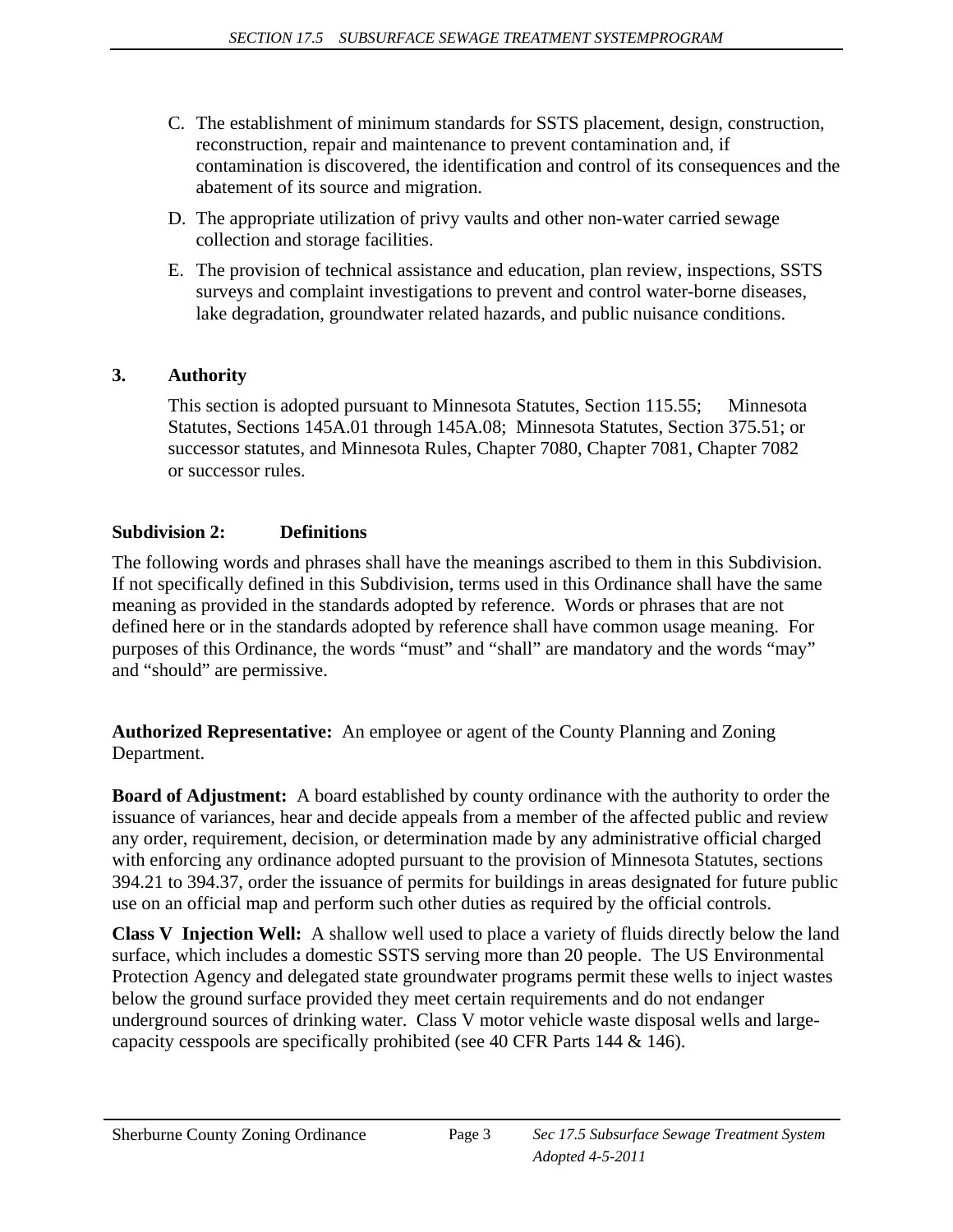**Cluster System:** A SSTS under some form of common ownership that collects wastewater from two or more dwellings or buildings and conveys it to a treatment and dispersal system located on an acceptable site near the dwellings or buildings.

**County:** Sherburne County, Minnesota.

**County Board:** The Sherburne County Board of Commissioners.

**Department:** The Sherburne County Planning and Zoning Department.

**Design Flow:** The daily volume of wastewater for which an SSTS is designed to treat and discharge.

**Failure to Protect Groundwater:** At a minimum, a SSTS that does not protect groundwater is considered to be a seepage pit, cesspool, drywell, leaching pit, or other pit; a SSTS with less than the required vertical separation distance, described in MR Chapter 7080.1500 Subp. 4 D and E; and a system not abandoned in accordance with part 7080.2500. The determination of the threat to groundwater for other conditions must be made by a Qualified Employee or an individual licensed pursuant to Section 5 hereof.

**Imminent Threat to Public Health and Safety:** At a minimum a SSTS with a discharge of sewage or sewage effluent to the ground surface, drainage systems, ditches, or storm water drains or directly to surface water; SSTS that cause a reoccurring sewage backup into a dwelling or other establishment; SSTS with electrical hazards; or sewage tanks with unsecured, damaged, or weak maintenance access covers. The determination of protectiveness for other conditions must be made by a Qualified Employee or a SSTS inspection business licensed pursuant to Section 5 hereof.

**ISTS:** An individual sewage treatment system having a design flow of no more than 5,000 gallons per day.

**Malfunction:** The partial or complete loss of function of a SSTS component, which requires a corrective action to restore its intended function.

**Management Plan:** A plan that describes necessary and recommended routine operational and maintenance requirements, periodic examination, adjustment, and testing, and the frequency of each to ensure system performance meets the treatment expectations, including a planned course of action to prevent an illegal discharge.

**Minor Repair:** The repair or replacement of an existing damaged or faulty component/part of an SSTS that will return the SSTS to its operable condition. The repair shall not alter the original area, dimensions, design, specifications or concept of the SSTS.

**MSTS:** A "midsized subsurface sewage treatment system" under single ownership that receives sewage from dwellings or other establishments having a design flow of more than 5,000 gallons per day to a maximum of 10,000 gallons per day.

**MPCA:** Minnesota Pollution Control Agency

**Notice of Noncompliance:** A written document notifying a system owner that the owner's onsite/cluster treatment system has been observed to be noncompliant with the requirements of this Ordinance.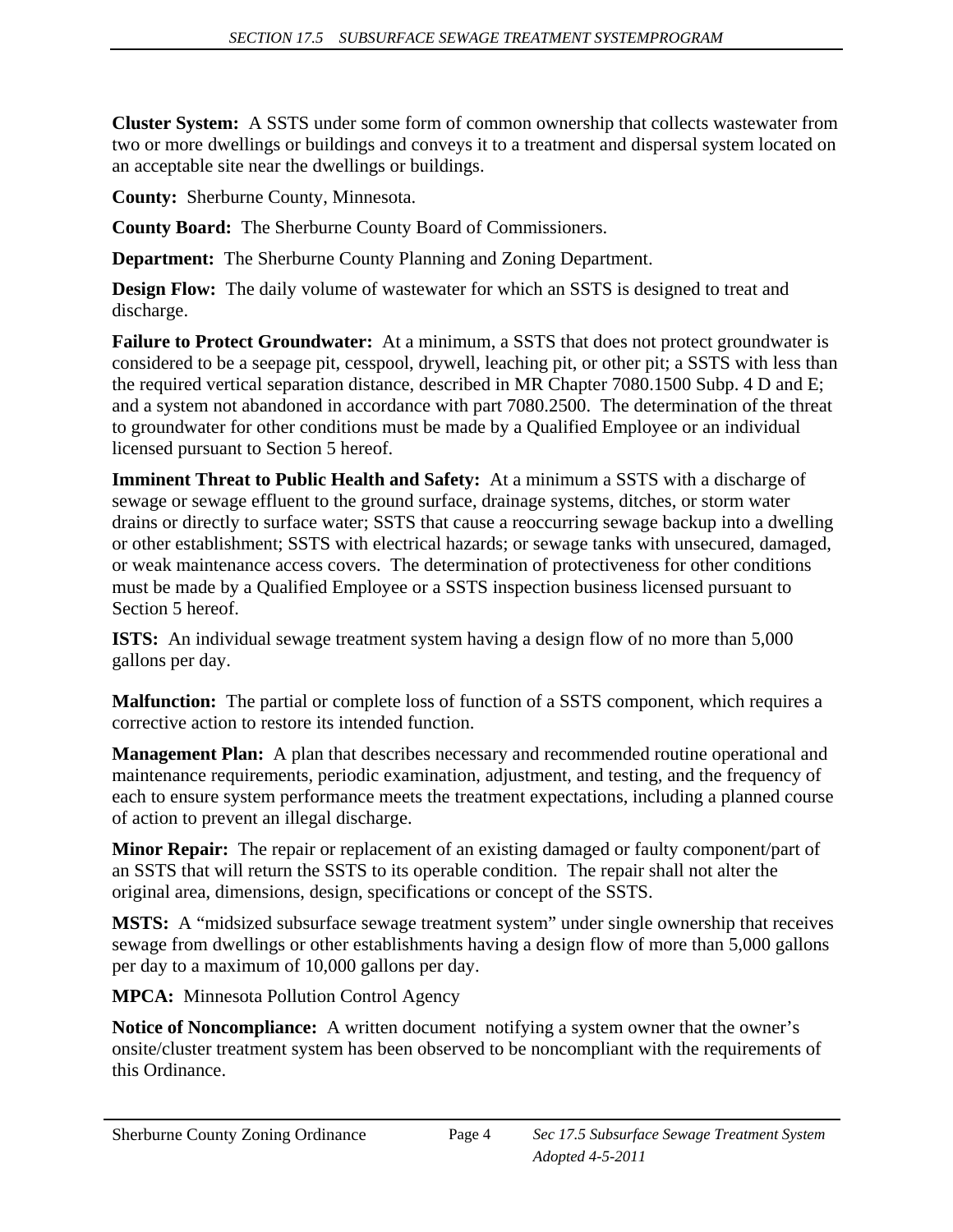**Qualified Employee:** An employee of the state or a local unit of government, who performs site evaluations or designs, installs, maintains, pumps, or inspects SSTS as part of the individual's employment duties and is registered on the SSTS professional register verifying specialty area endorsements applicable to the work being conducted.

**Record Drawings:** A set of drawings which to the fullest extent possible document the final inplace location, size, and type of all SSTS components including the results of any materials testing performed and a description of conditions during construction of the system.

**Sewage:** Waste from toilets, bathing, laundry, or culinary activities or operations or floor drains associated with these sources, including household cleaners and other constituents in amounts normally used for domestic purposes.

**SSTS:** Subsurface sewage treatment system Including an ISTS, MSTS or LSTS.

**State:** The State of Minnesota.

**Treatment Level:** Treatment system performance levels defined in Minnesota Rules, Chapter 7083.4030, Table III for testing of proprietary treatment products.

**Type I System:** An ISTS that follows a standard trench, bed, at-grade, mound, or graywater system design in accordance with MPCA rules, Minnesota Rules, Chapter 7080.2200 through 7080.2240.

**Type II System:** An ISTS with acceptable modifications or sewage containment system that may be permitted for use on a site not meeting the conditions acceptable for a standard Type I system. These include systems on lots with rapidly permeable soils or lots in floodplains and privies or holding tanks.

**Type III System:** An ISTS that uses soil to treat sewage but does not meet the tank, size or distribution requirements for a Type I system. Type III systems are designed for use on a lot that cannot accommodate a standard type I soil treatment and dispersal system.

**Type IV System:** An ISTS having an approved pretreatment device and incorporating pressure distribution and dosing.

**Type V System:** An ISTS designed by a professional engineer that does not meet the prescriptive designs for Type I-IV. Type V systems must meet the public health and safety standards of 7080.1500.

# **Subdivision 3: General Provisions**

# **1. Scope**

 This section regulates the siting, design, installation, alterations, operation, maintenance, monitoring, and management of all SSTS within the County's applicable jurisdiction including, but not necessarily limited to individual SSTS and cluster or community SSTS, privy vaults, and other non-water carried SSTS. All sewage generated in unsewered areas of the County shall be treated and dispersed by an approved Type I, Type II , Type III, Type IV or Type V SSTS that is sited, designed, installed, operated, and maintained in accordance with the provisions of this Ordinance or by a system that has been permitted by the MPCA.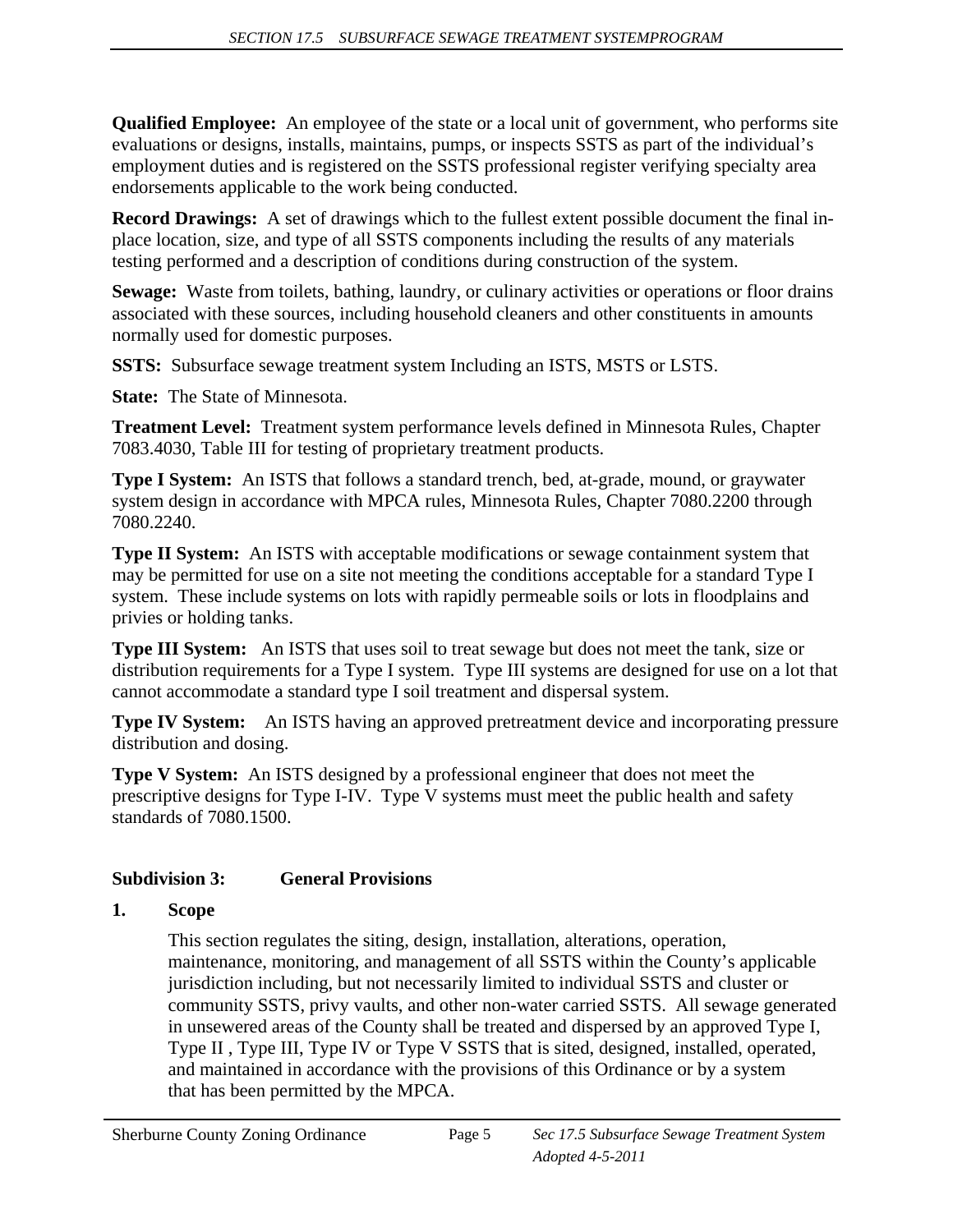#### **2. Jurisdiction**

 The jurisdiction of this section shall include all lands of the County except for incorporated and unincorporated areas that administer a Subsurface Sewage Treatment System (SSTS) program by Ordinance within their jurisdiction which is at least as strict as this Ordinance. The standards and ordinance of the jurisdiction may be administratively and technically more restrictive than this Ordinance. The County Planning and Zoning Department shall keep a current list of local jurisdictions within the County which administer an SSTS program.

# **3. Administration**

# A. County Administration

 The County Planning and Zoning Department shall administer the SSTS program and all provisions of this section. At appropriate times, the County shall review and revise and update this section as necessary. The County shall employ qualified and appropriately certified professionals to administer and operate the SSTS program.

B. State of Minnesota

 Where a single SSTS or group of SSTS under single ownership within one-half mile of each other have a design flow greater than 10,000 gallons per day, the owner or owners shall make application for and obtain a State Disposal System permit from MPCA. For any SSTS that has a measured daily flow for a consecutive seven-day period which equals or exceeds 10,000 gallons per day, a State Disposal System permit is required.

 SSTS serving establishments or facilities licensed or otherwise regulated by the State shall conform to the requirements of this section.

# **4. Validity**

 The validity of any part of this section shall not be affected by the invalidity of any other parts of this section where the part can be given effect irrespective of any invalid part or parts.

# **5. Liability**

 Any liability or responsibility shall not be imposed upon the department or agency or any of its officials, employees, or other contract agent, its employees, agents or servants thereof for damage resulting from the defective construction, operation, or abandonment of any onsite or cluster treatment system regulated under this rule by reason of standards, requirements, or inspections authorized hereunder.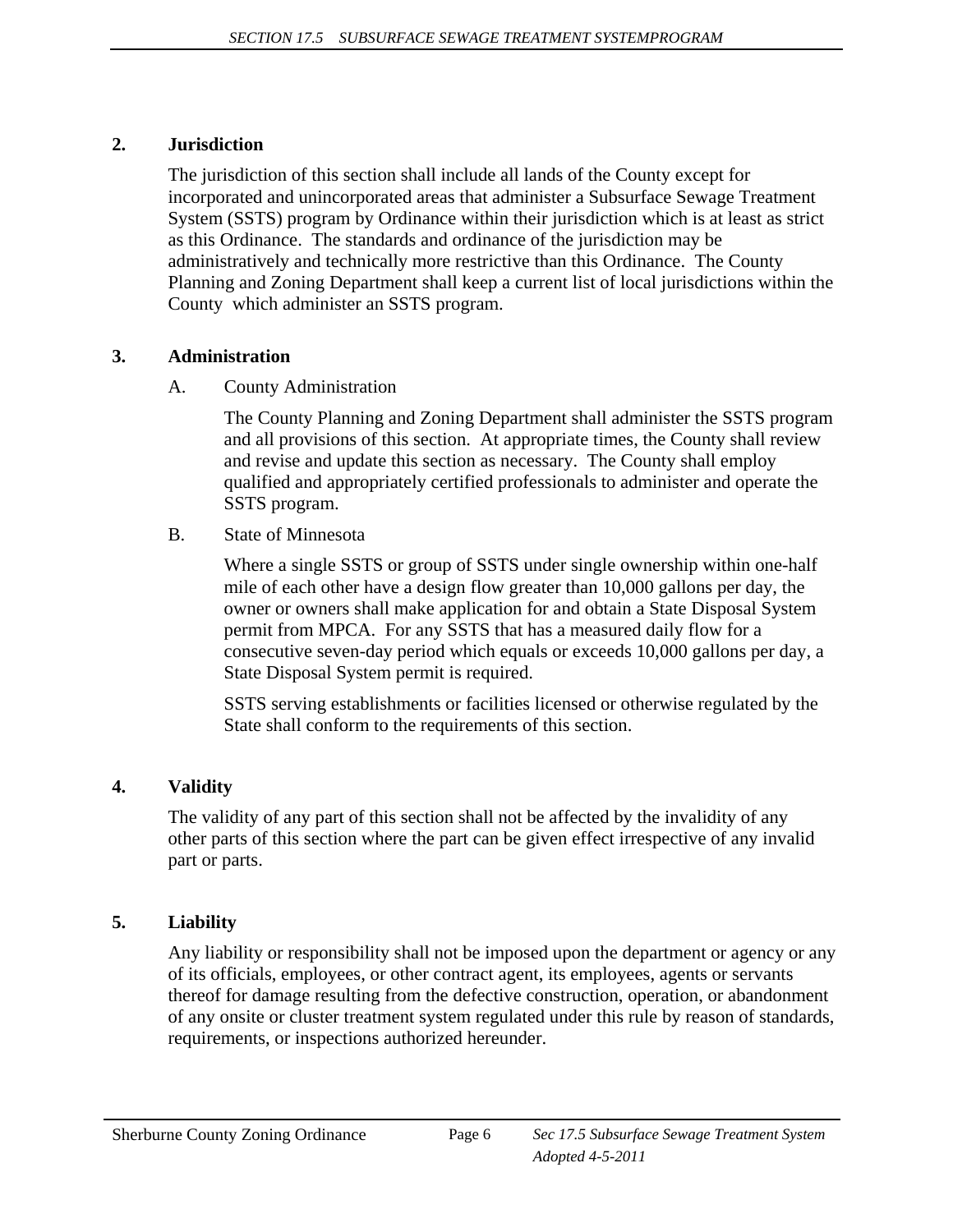#### **Subdivision 4 General Requirements**

#### **1. Retroactivity**

A. All SSTS

 Except as explicitly set forth in Subd 4, Item 1B, all provisions of this section shall apply to any SSTS regardless of the date it was originally permitted.

B. Existing Permits

 Unexpired permits which were issued prior to the effective date of this section shall remain valid under the terms and conditions of the original permit until the original expiration date or until a change in system ownership whichever is earlier.

C. SSTS on Lots Created After January 23, 1996

 All lots created after January 23, 1996 must have a minimum of two soil treatment and dispersal areas that can support trenches, seepage beds, mounds, or at-grade systems as described in Minnesota Rules, Chapters 7080. 2200 through 7080.2230 or site conditions described in 7081.0270, Subp. 3 through 7.

D. Existing SSTS without Permits

 Any existing SSTS with no permit of record that was installed prior to 1996 shall be allowed to continue operation until such time as the system is deemed to be "non-compliant" with any provision of this section.

#### **2. Upgrade, Repair, Replacement, and Abandonment**

A. SSTS Capacity Expansions

 Expansion of an existing SSTS must include any system upgrades that are necessary to bring the entire system into compliance with the prevailing provisions of this section at the time of the expansion.

B. Failure to Protect Groundwater

 An SSTS that is determined not to be protective of groundwater in accordance with Minnesota Rules, Chapter 7080.1500,Subp.4.B shall be upgraded, repaired, replaced or abandoned by the owner in accordance with the provisions of this Ordinance within (18) months of receipt of a Notice of Noncompliance unless required sooner by other provisions of this section.

C. Imminent Threat to Public Health or Safety

 An SSTS that is determined to be an imminent threat to public health or safety in accordance with Minnesota Rules, Chapter 7080.1500,Subp.4A shall be upgraded, repaired, replaced or abandoned by the owner in accordance with the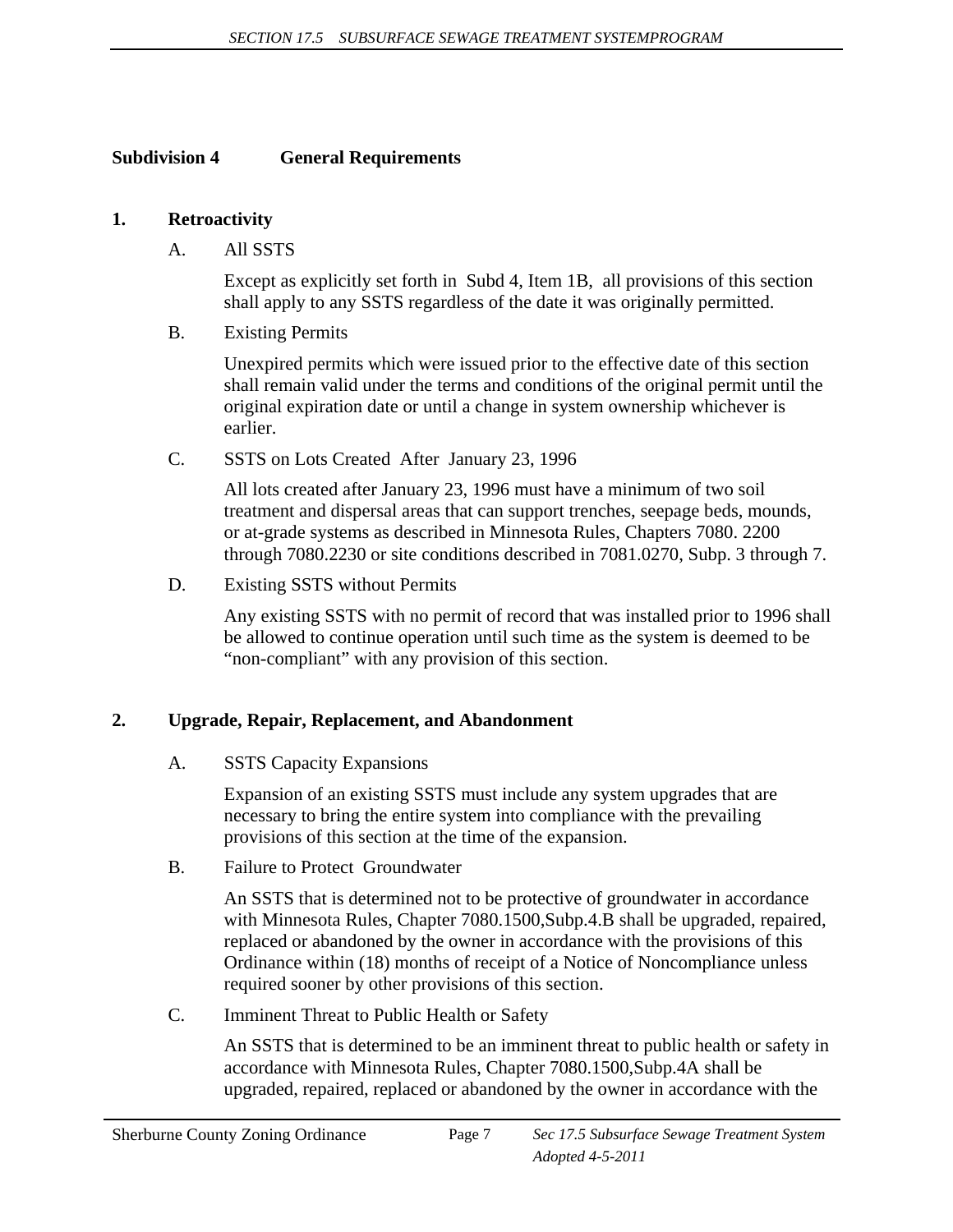provisions of this Ordinance within (10) months of receipt of a Notice of Noncompliance unless required sooner by other provisions of this section.

D. Abandonment

 Any SSTS, or any component thereof, which is no longer intended to be used must be abandoned in accordance with Minnesota Rules, Chapter 7080.2500.

# **3. SSTS in Floodplains**

 SSTS shall not be located in a floodway and wherever possible, location within any part of a floodplain shall be avoided. If no option exists to locate a SSTS outside of a floodplain, location within the flood fringe is allowed if the requirements in Minnesota Rules, Chapter 7080.2270 and all relevant local requirements are met.

# **4. Class V Injection Wells**

 All owners of new or replacement SSTS that are considered to be Class V injection wells, as defined in the Code of Federal Regulations, title 40, part 144, are required by the Federal Government to submit SSTS inventory information to the Environmental Protection Agency as described in CFR40 part 144. Further, owners are required to identify all Class V injection wells in property transfer disclosures.

# **5. SSTS Practitioner Licensing**

 No person shall engage in site evaluation, inspection, design, installation, construction, alteration, extension, repair, maintenance, or pumping of SSTS without an appropriate and valid license issued by MPCA in accordance with Minnesota Rules, Chapter 7083 except as exempted in 7083.0700.

# **6. Prohibitions**

A. Occupancy or Use of a Building without a Compliant SSTS

 It is unlawful for any person to maintain, occupy, or use any building that is provided with a wastewater treatment system that does not comply with the provisions of this section.

B. Sewage Discharge to Ground Surface or Surface Water

 It is unlawful for any person to construct, maintain, or use any SSTS system that results in raw or partially treated wastewater seeping to the ground surface or flowing into any surface water. Any surface discharging system must be permitted under the National Pollutant Discharge Elimination System program by the MPCA.

C. Sewage Discharge to a Well or Boring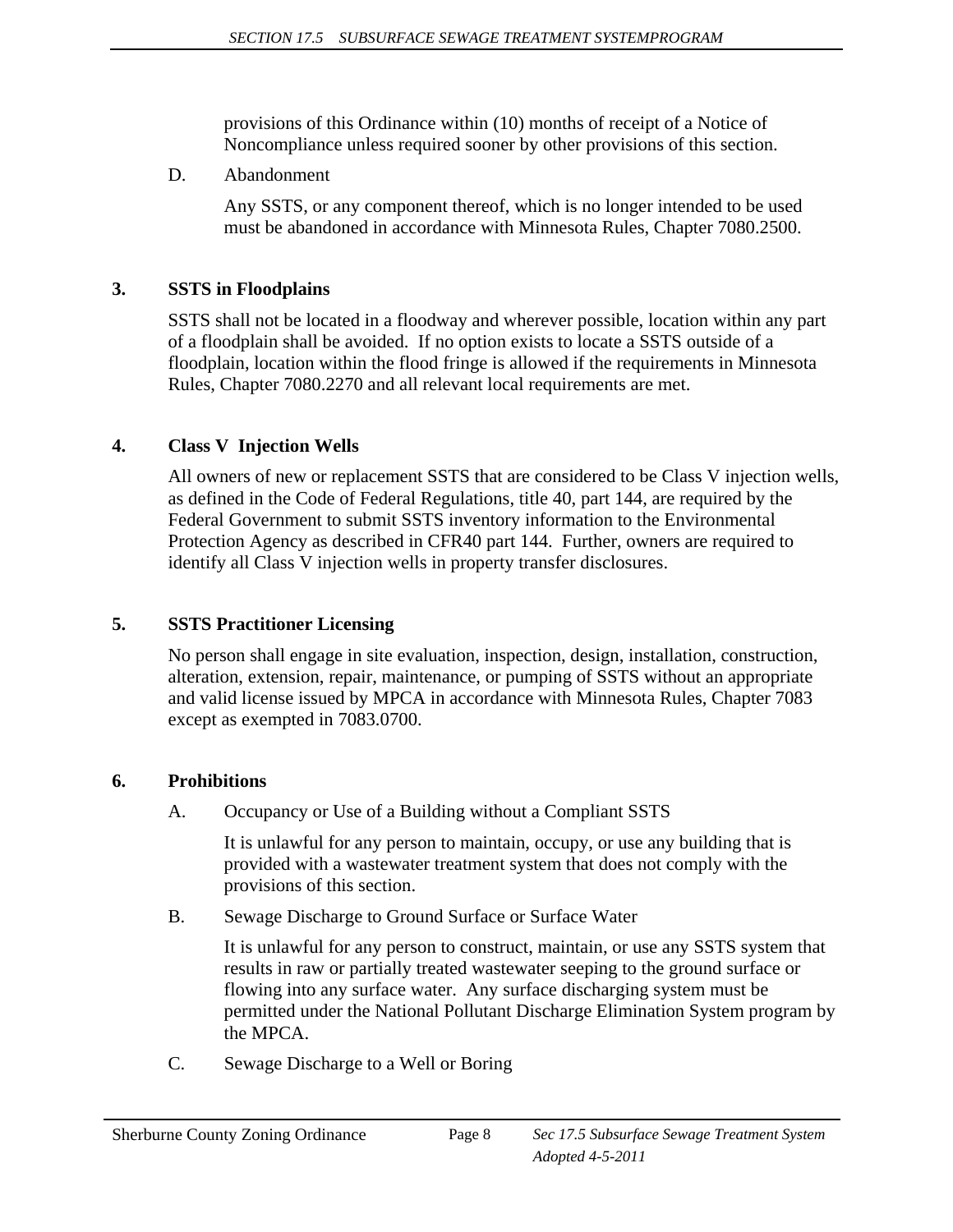It is unlawful for any person to discharge raw or treated wastewater into any well or boring as described in Minnesota Rules, Chapter 4725.2050, or any other excavation in the ground.

D. Discharge of Hazardous or Deleterious Materials

 It is unlawful for any person to discharge into any treatment system any hazardous or deleterious material that adversely affects the treatment or dispersal performance of the system or groundwater quality.

#### **Subdivision 5: SSTS Standards**

#### **1. Standards Adopted by Reference**

 The County hereby adopts by reference Minnesota Rules, Chapters 7080 and 7081 in their entirety as now constituted and from time to time amended. This adoption does not supersede the County's right or ability to adopt local standards that are in compliance with Minnesota Statute 115.55.

#### **2. Amendments to the Adopted Standards**

A. List of Adopted Standards

The following is a list of standards that are stricter than the minimums required under MN.Rules Chapters 7080 though 7082:

- 1) Certificate of Compliance required at time of property transfer. This certificate must be presented when filing the Certificate of Real Estate Value. (Subd 8 Item 2A-1a of this section)
- 2) Certificate of Compliance required to obtain a building permit with the following exception: A new certificate of compliance will not be required if a certificate has been issued within the previous ten (10) years for the SSTS serving the property. (Subd 8 Item 2A-1 and 2 of this section)
- 3) The County will not accept a five (5) foot separation between distribution media and seasonal high water or a limiting layer in lieu of pressure distribution or multiple trenches using serial distribution.
- B. Determination of Hydraulic Loading Rate and SSTS Sizing

 Either Table IX entitled "Loading Rates for Determining Bottom Absorption Area for Trenches and Seepage Beds for Effluent Treatment Level C and Absorption Ratios for Determining Mound Absorption Areas Using Detail Soil Descriptions" or Table IXa entitled "Loading Rates for Determining Bottom Absorption Area for Trenches and Seepage Beds for Effluent Treatment Level C and Absorption Ratios for Determining Mound Absorption Areas Using Percolation Tests" from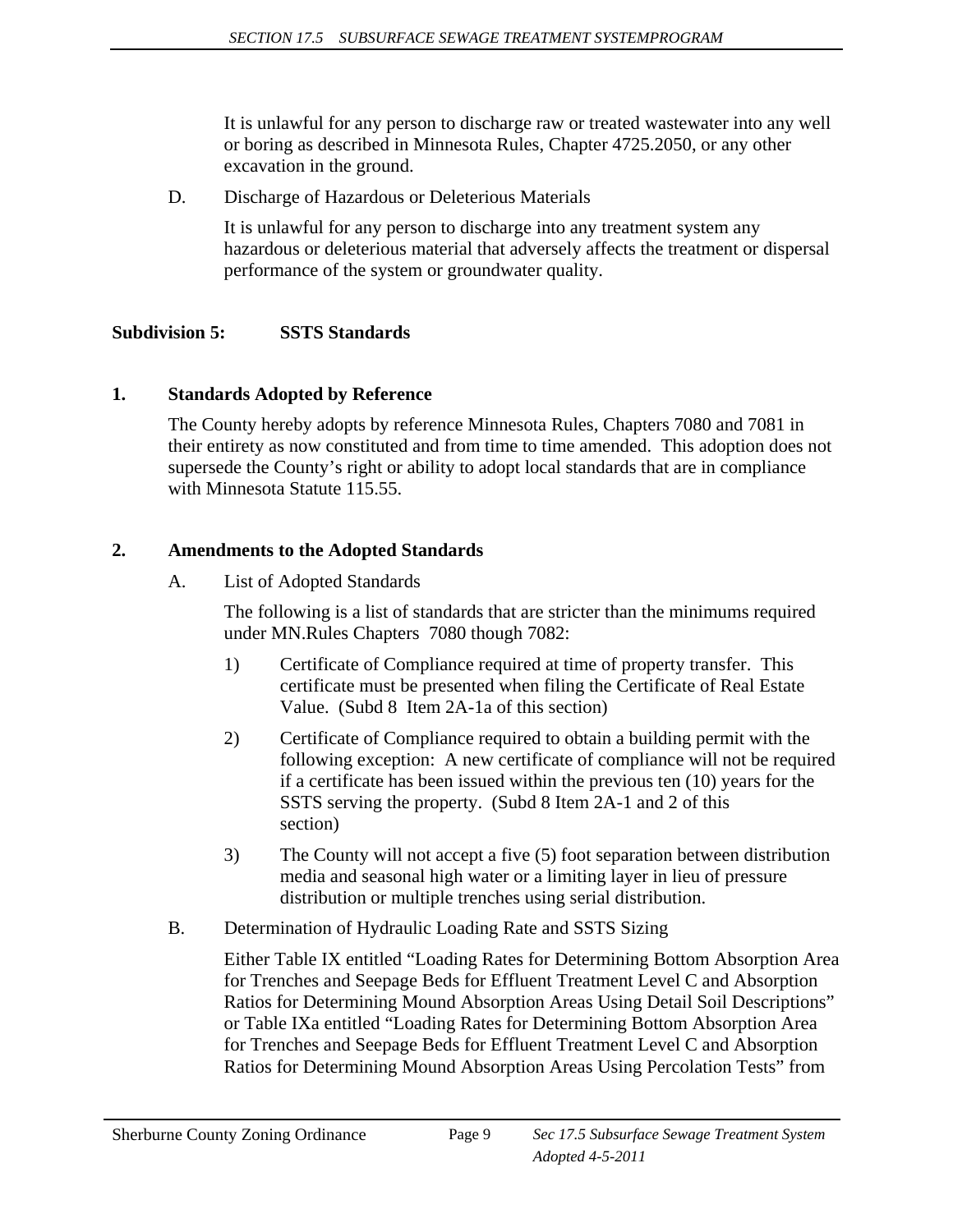Minnesota Rules, Chapter 7080.2150, Subp. 3(E) and herein adopted by reference shall be used to size SSTS infiltration areas.

C. Compliance Criteria for Existing SSTS

 SSTS built before April 1, 1996 outside of areas designated as shoreland areas, wellhead protection areas, or SSTS providing sewage treatment for food, beverage, or lodging establishments must have at least two feet of vertical separation between the bottom of the dispersal system and seasonal saturation or bedrock.

SSTS built after March 31, 1996 or SSTS located in a Shoreland area, wellhead Protection area, or serving a food, beverage, or lodging establishment as defined under 7080.1100, Subp. 84 shall have a three-foot vertical separation between the bottom soil infiltrative surface and the periodically saturated soil and/or bedrock. Existing systems that have no more than a 15 percent reduction in this separation distance (a separation distance no less than 30.6 inches)to account for settling of sand or soil, normal variation of separation distance measurements and interpretation of limiting layer characteristics may be considered compliant under this section. The vertical separation measurement shall be made outside the area of system influence but in an area of similar soil. 7080.1500, Subp.4

D. Holding Tanks

A holding tank may be allowed for the following applications:

- 1. As a replacement for an existing failing SSTS if it is determined by a licensed designer and the Zoning Department that an SSTS permitted under this section cannot be feasibly installed;
- 2. As a sewage disposal system for an existing seasonal property;
- 3. As a receptacle for a flammable waste trap;
- 4. As a receptacle for other non-residential waste.
	- \* A holding tank will not be allowed for a new house, nor may an existing residence with a holding tank be expanded to include additional sleeping areas.

#### **3. Variances**

A property owner may request a variance from the standards specified in this section pursuant to Section 18, Subdivision 3 of the Sherburne County Zoning Ordinance, or its successors.

Variances that pertain to the standards and requirements of the State of Minnesota must be approved by the affected State Agency pursuant to requirements of the State Agency.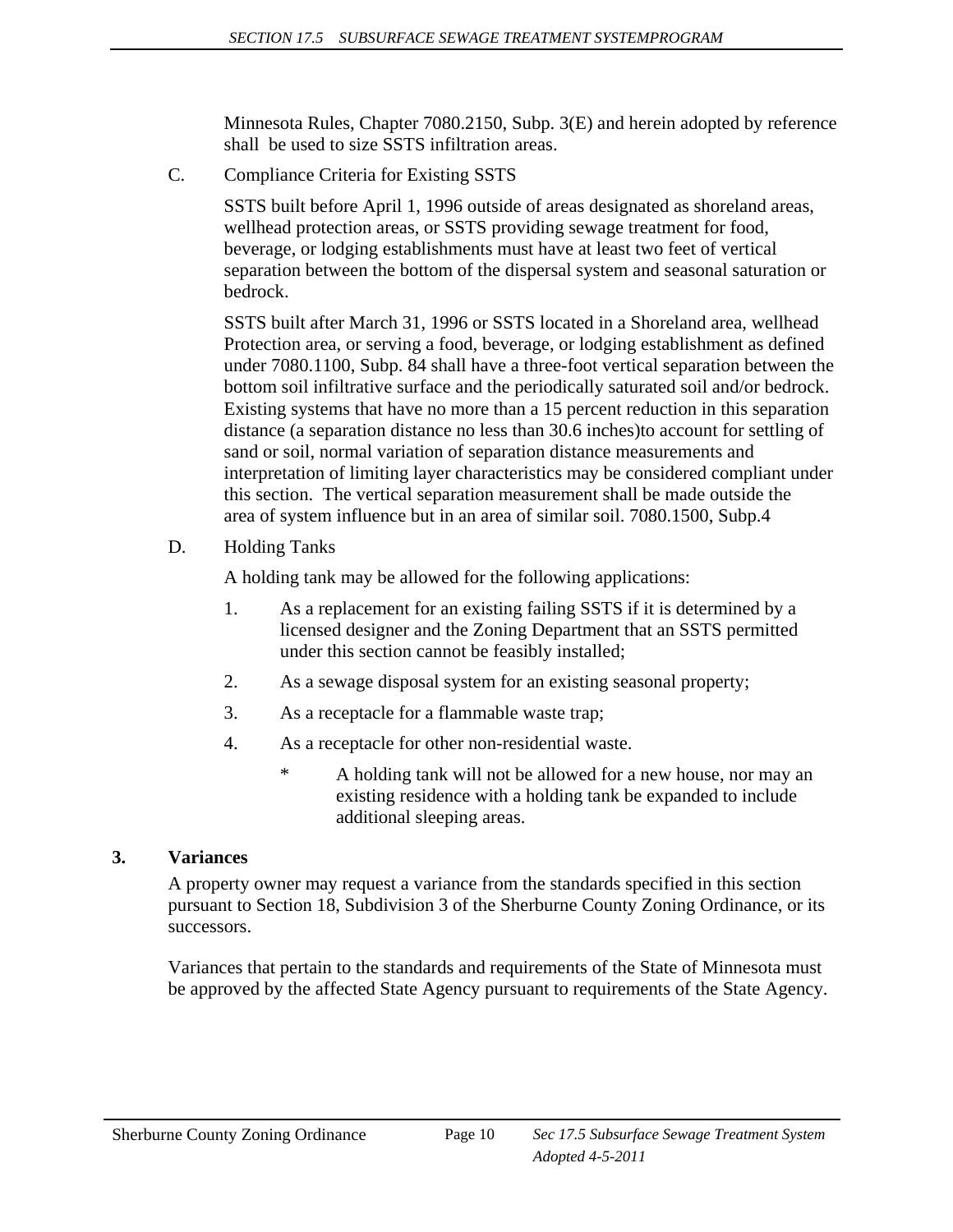#### **Subdivision 6 SSTS Permitting**

#### **1. Permit Required**

It is unlawful for any person to construct, install, modify, replace, or operate an SSTS

 without the appropriate permit from the Sherburne County Planning and Zoning Department. The issuing of any permit or variance under the provisions of this section shall not absolve the applicant of responsibility to obtain any other required permit.

#### **2. Construction Permit**

A. Activities Requiring a Construction Permit

 A construction permit is required for installation of a new SSTS, for replacement of an existing SSTS, or for any repair or replacement of components that will alter the original function of the system, change the treatment capacity of the system, change the location of the system, or otherwise change the original system's design, layout, or function.

B. Activities Not Requiring a Permit

 A construction permit is not required for repair or replacement of system components that do not alter the original function of the system, change the treatment capacity of the system, change the location of the system, or otherwise change the original system's design, layout, or function.

C. Permit Application Requirements

 Construction Permit applications shall be made on forms provided by the Planning and Zoning Department and signed by the applicant and/or an appropriately licensed practitioner and include the practitioner's license number and date of expiration. The applications shall include the documents listed in items A through E below.

- 1. Name, mailing address, telephone number.
- 2. Property Identification Number and address or other description of property location.
- 3. Site Evaluation Report as described in Minnesota Rules, Chapter 7080.1730
- 4. Design Report as described in Minnesota Rules, Chapter 7080.2430.
- 5. Management Plan as described in Minnesota Rules, Chapter 7082.0600.
- D. Application Review and Response

The Department shall review a permit application and supporting documents.

Upon satisfaction that the proposed work will conform to the provisions of this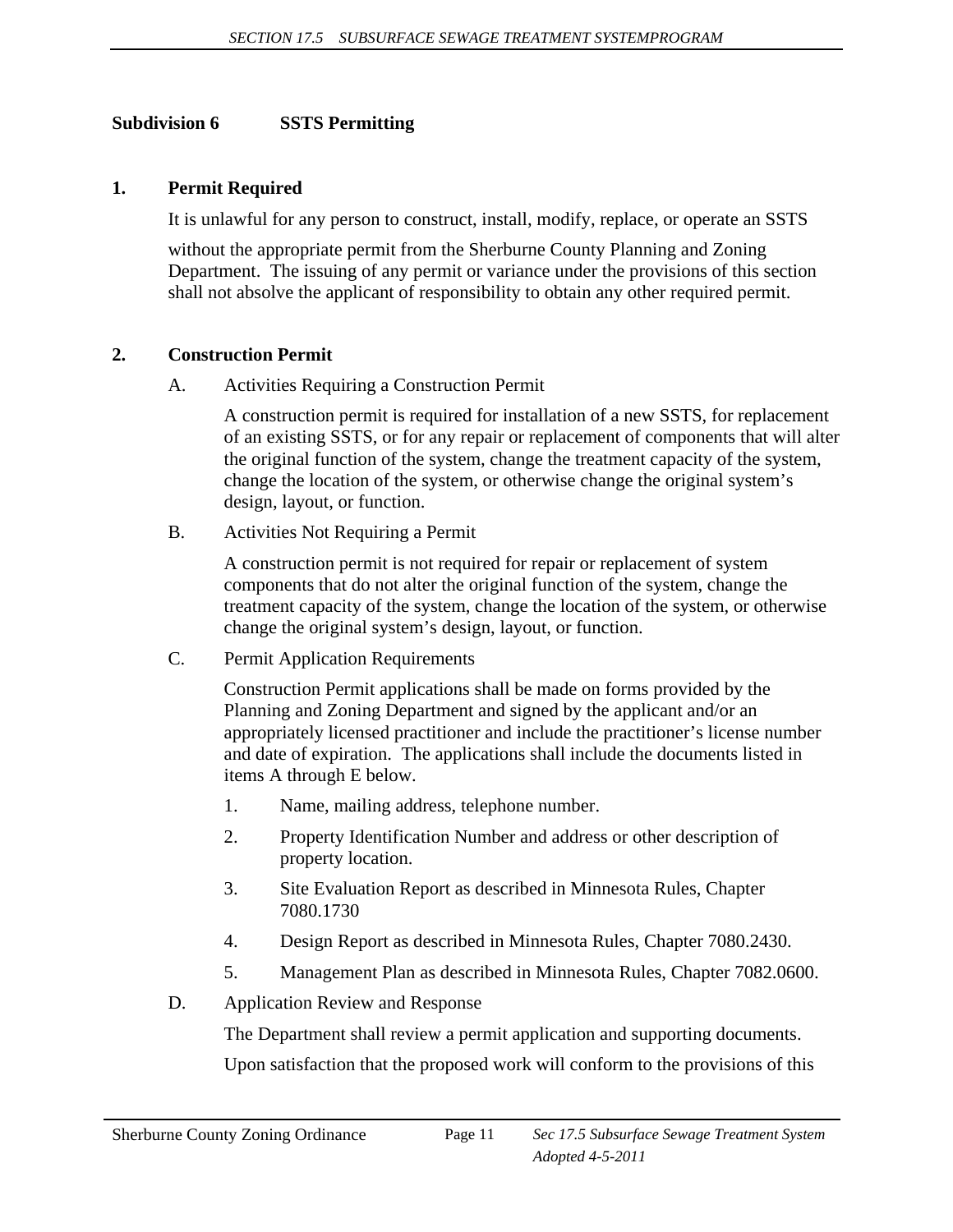section, the Department shall issue a written permit authorizing construction of the SSTS as designed. In the event the applicant makes a significant change to the approved application, the applicant must file an amended application detailing the changed conditions for approval prior to initiating or continuing construction, modification, or operation for approval or denial. If the permit application is incomplete or does not meet the requirements of this section the Department shall deny the application.

E. Appeal

 The applicant may appeal the Department's decision to deny the construction permit in accordance with the County's established policies and appeal procedures as stated in the Sherburne County Zoning Ordinance, Section 18, Subd 3, Item 6A.

F. Permit Expiration

 The construction permit is valid for a period of no more than one year from its date of issue. Satisfactory completion of construction shall be determined by receipt of final record drawings and a signed certification by a qualified employee of the Department that the construction or installation of the system was completed in reasonable conformance with the approved design documents.

G. Extensions and Renewals

 The Department may grant an extension of the construction permit if the construction has commenced prior to the original expiration date of the permit.

H. Transferability

 A construction permit shall not be transferred to a new owner. The new owner must apply for a new construction permit in accordance with this section.

I. Suspension or Revocation

 The Department may suspend or revoke a construction permit issued under this section for any false statements, misrepresentations of facts on which the construction permit was issued, or unauthorized changes to the system design that alter the original function of the system, change the treatment capacity of the system, change the location of the system, or otherwise change the original system's design, layout, or function. A notice of suspension or revocation and the reasons for the suspension or revocation shall be conveyed in writing to the permit holder. If suspended or revoked, installation or modification of a treatment system may not commence or continue until a valid construction permit is obtained.

.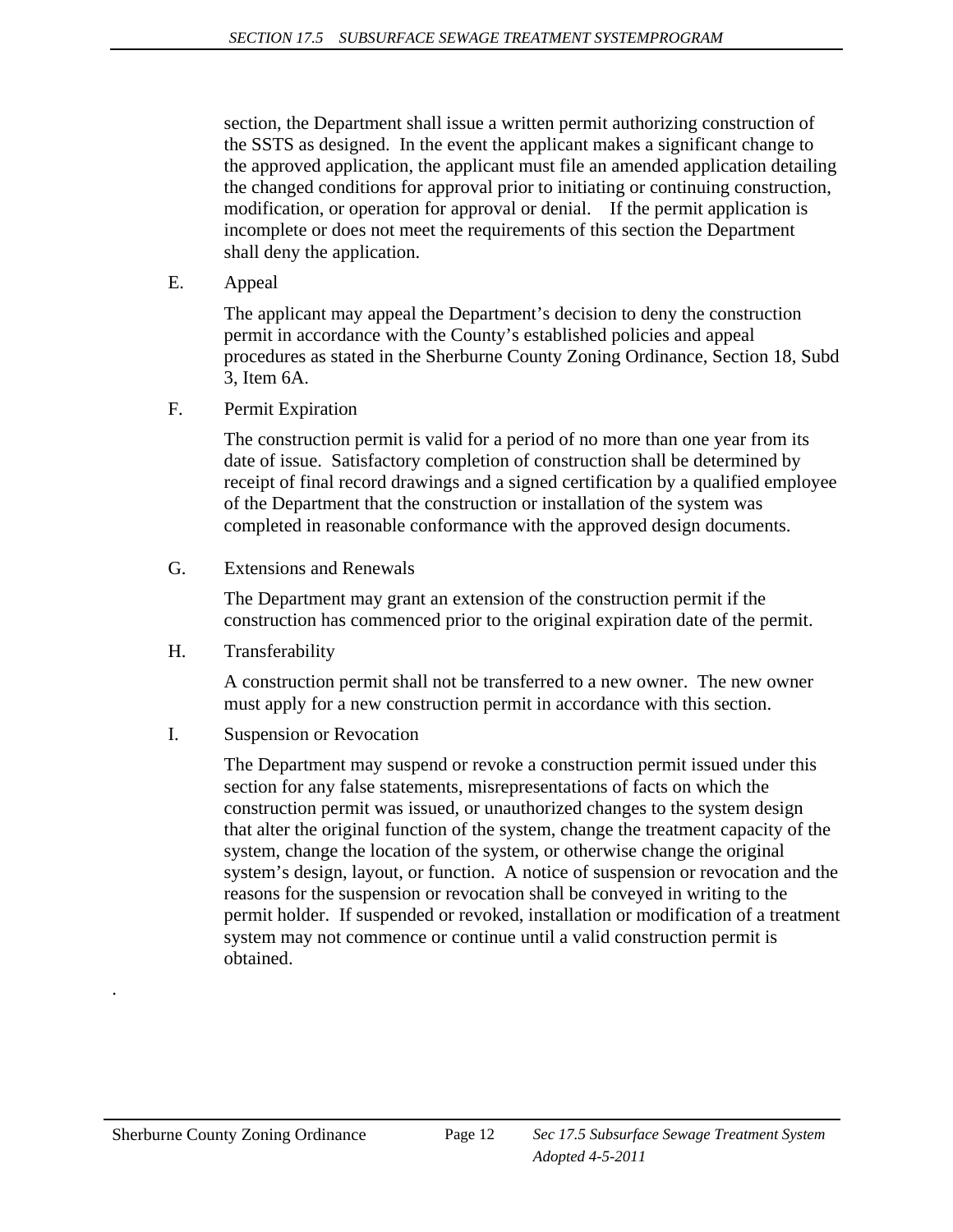# **3. Operating Permit**

A. SSTS Requiring an Operating Permit

An operating permit shall be required of all owners of new holding tanks, Type

 IV or Type V systems, MSTS or any other system deemed by the Department to require operational oversight. Sewage shall not be discharged to a holding tank or MSTS until the Planning and Zoning Department certifies that the MSTS or holding tank was installed in substantial conformance with the approved plans, receives the final record drawings of the MSTS, and a valid operating permit is issued to the owner, as specified in Minnesota Rules,Chapter 7080.0600, Subp.2.

- B. Permit Application Requirements
	- 1. Application for an operating permit shall be made on a form provided by the Planning and Zoning Department including:
		- a) Owner name, mailing address, telephone;
		- b) Construction Permit reference number and date of issue;
		- c) Final record drawings of the treatment system;
		- d) Owners of holding tanks must submit a copy of a monitoring and disposal contract with a licensed maintenance business.
	- 2. Monitoring and Disposal Contract

 Owners of holding tanks installed after the effective date of this ordinance shall provide to the Planning and Zoning Department a copy of a valid monitoring and disposal contract executed between the owner and a licensed maintenance business, which guarantees the removal of the holding tank contents in a timely manner that prevents an illegal discharge in accordance with *Minnesota Rules, Chapter 7082.0100, Subp. 3G*. This requirement is waived if the owner is a farmer who is exempt from licensing under Minnesota Statutes, section 115.56, subdivision 3, paragraph (b), clause (3).

C. Department Response

 The Department shall review the record drawings, operation and maintenance manual, management plan, maintenance and servicing contract, and any other pertinent documents as appropriate for accuracy and completeness. If any deficiencies are identified, the operating permit shall be denied until the deficiencies are corrected to the satisfaction of the Department. If the submitted documents fulfill the requirements, the Department shall issue an operating permit.

- D. Permit Expiration and Renewal
	- 1. Operating permits shall be valid for the specific term stated on the permit as determined by the Department.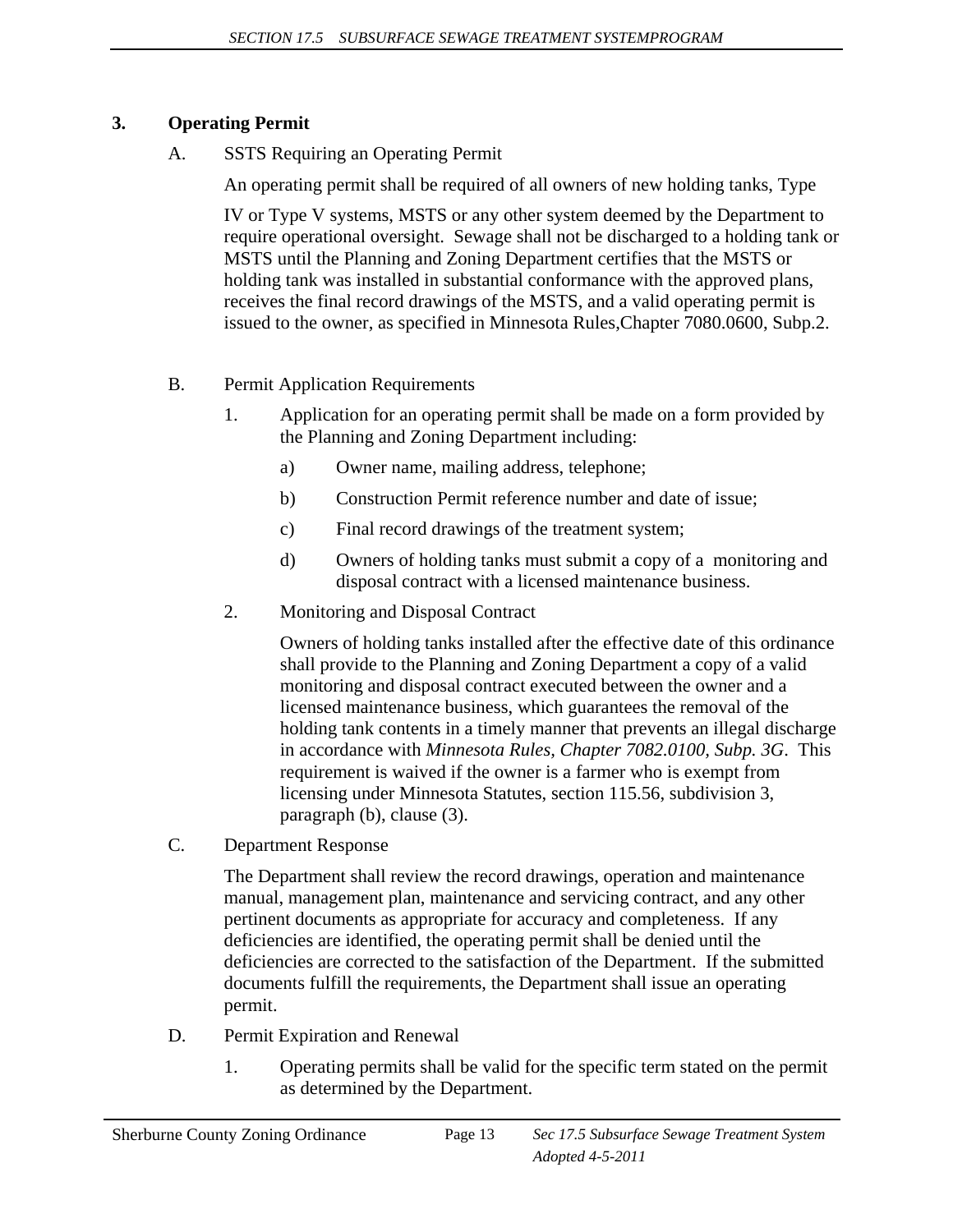E. Amendments to Existing Permits Allowed

 The County may amend an existing permit if an amendment is necessary to eliminate an imminent threat to public health or safety or at the request of the permit holder, if deemed appropriate by the Planning and Zoning Department.

- F. Suspension or Revocation
	- 1. The Department may suspend or revoke any operating permit issued under this section for any false statements or misrepresentations of facts on which the operating permit was issued.
	- 2. Notice of suspension or revocation and the reasons for such action shall be conveyed in writing to the owner.
	- 3. If suspended or revoked, the Department may require that the treatment system be removed from service, operated as a holding tank, or abandoned in accordance with Subd 4 Item 2D.
	- 4. At the Department's discretion, the operating permit may be reinstated or renewed upon the owner taking appropriate corrective actions.
- G. Compliance Monitoring
	- 1. Performance monitoring of a SSTS shall be performed by a licensed inspection business or licensed service provider hired by the holder of the operating permit in accordance with the monitoring frequency and parameters stipulated in the permit.
	- 2. A monitoring report shall be prepared and certified by the licensed inspection business or licensed service provider. The report shall be submitted to the Department on or before the compliance reporting date stipulated in the operating permit. The report shall contain a description of all maintenance and servicing activities performed since the last compliance monitoring report as described below:
		- a) Owner name and address
		- b) Operating permit number
		- c) Average daily flow since last compliance monitoring report
		- d) Description of type of maintenance and date performed
		- e) Description of samples taken (if required), analytical laboratory used, and results of analyses
		- f) Problems noted with the system and actions proposed or taken to correct them
		- g) Name, signature and license number of the licensed professional who performed the work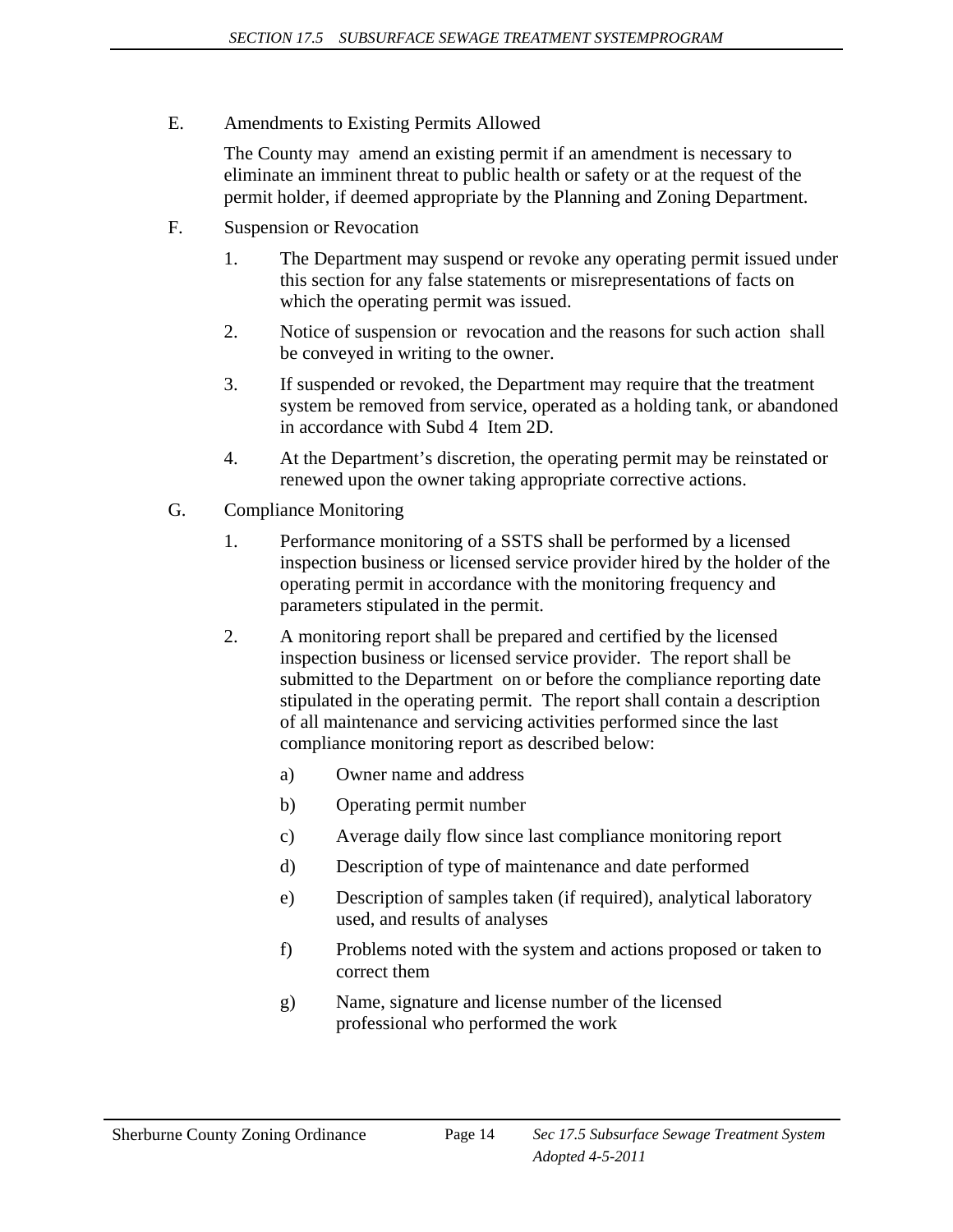#### **4. System Abandonment**

- A. Abandonment Requirements
	- 1. Whenever the use of a SSTS or any system component is discontinued as the result of a system repair, modification, replacement or decommissioning following connection to a municipal or private sanitary

 sewer, or condemnation or demolition of a building served by the system, further use of the system or any system component for any purpose under this Ordinance shall be prohibited. Abandonment shall be completed in accordance with Minnesota Rules, Chapter 7080.2500.

# **Subdvision 7: Management Plans**

#### **1. Management Plan Requirements**

A. SSTS Requiring Management Plans

 Management plans are required for all new or replacement SSTS. The management plan shall be submitted to the Department with the construction permit application for review and approval. The Department shall be notified of any system modifications made during construction and the management plan revised and resubmitted at the time of final construction certification.

B. Required Contents of a Management Plan

 Management plans must include all requirements contained in Minnesota Rules, Chapter 7082.0600, Subp.1(B)

C. Requirements for Systems not operated under a Management Plan

 SSTS that are not operated under a management plan or operating permit must have treatment tanks inspected at least every three (3) years and provide for the removal of solids if needed. Solids must be removed when their accumulation meets the limit described in Minnesota Rules, Chapter 7080.2450.

#### **Subdivision 8: Compliance Management**

#### **1. Public Education Outreach**

 Programs shall be provided by the Department and/or others to increase public awareness and knowledge of SSTS. Programs may include distribution of educational materials through various forms of media and SSTS workshops focusing on SSTS planning, construction, operation, maintenance, and management.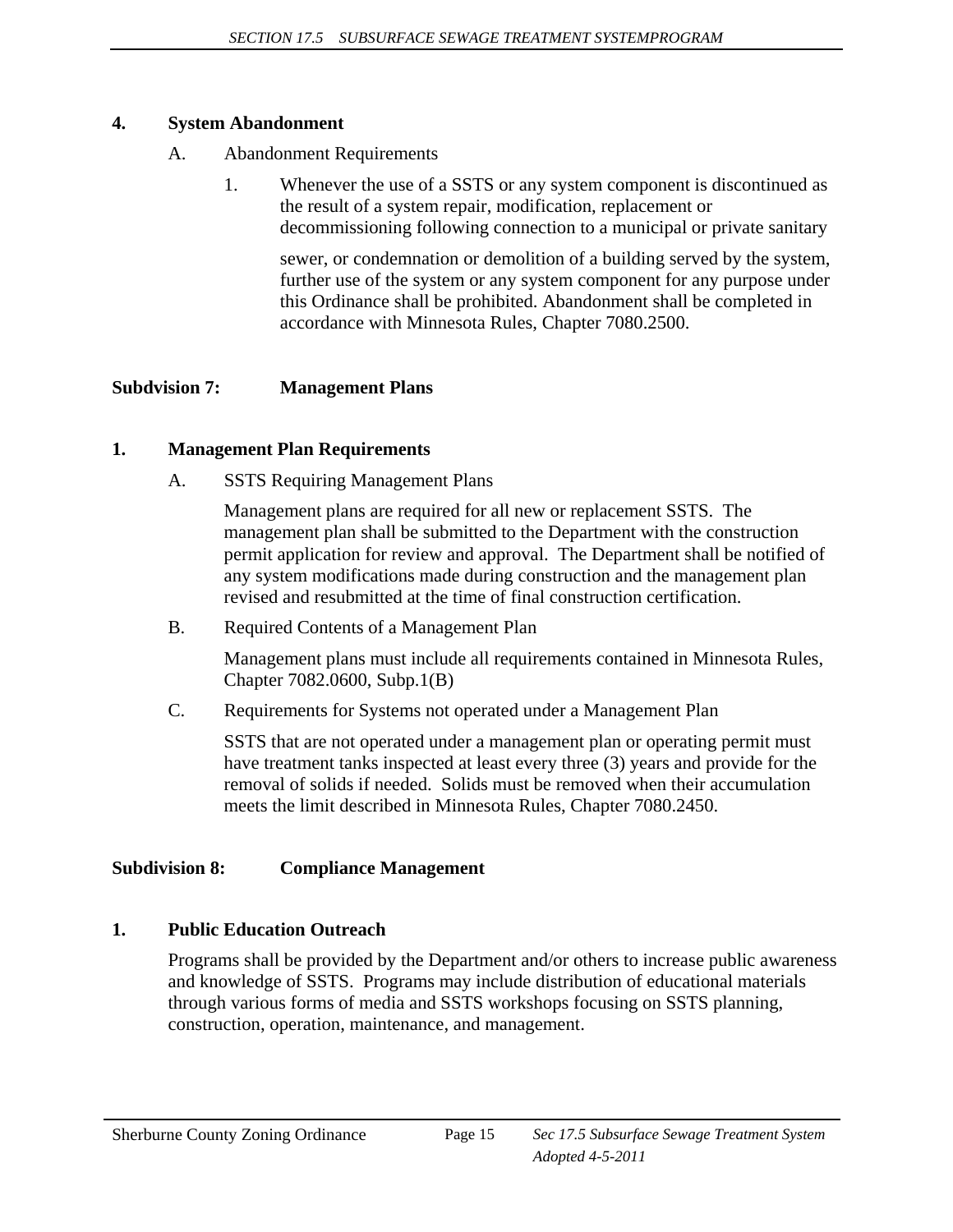# **2. Compliance Inspection Program**

A. Department Responsibility

 The Department, or its agents, shall periodically perform various SSTS compliance inspections to determine compliance with this section.

- 1. A "Certificate of Compliance" must be provided as evidence of meeting the requirements of this ordinance for the following reasons:
	- a) For a property transfer, at the time a Certificate of Real Estate Value (CRV) is filed, unless:
		- 1. The tract of land is vacant (without buildings) or contains no buildings with plumbing fixtures connected to an SSTS;
		- 2. The sale of land is exempt from the requirements that a CRV be filed with the County Auditor, as per MN Statute Sec 272.115;
		- 3. The dwelling unit's plumbing fixtures are connected to a County or MPCA approved shared community wastewater treatment system.
	- b) When a building permit is applied for unless:
		- 1. The dwelling unit's plumbing fixtures are connected to a County or MPCA approved shared community wastewater treatment system;
		- 2. The building permit application is for a re-roof or re-siding; or for a furnace, fireplace or other mechanical or plumbing repair or replacement;
		- 3. The building permit application is for handicapped accessibility improvement.

 For building permits only, a new certificate of compliance will not be required if a certificate has been issued within the previous ten (10) years for the SSTS serving the property.

- c) Upon completion of any new or replacement SSTS, before the system is put into service.
- d) For an evaluation, investigation, inspection, recommendation, or other process used to prepare a disclosure statement if conducted by a party who is not the SSTS owner. Such an inspection constitutes a compliance inspection and shall be conducted in accordance with Minnesota Rules, Chapter 7082.0700 using the SSTS inspection report forms provided by MPCA.
- e) Escrow. For transactions occurring between the time period of December 1 through May 1, the buyer may be allowed to escrow funds to complete a compliance inspection, and if necessary, a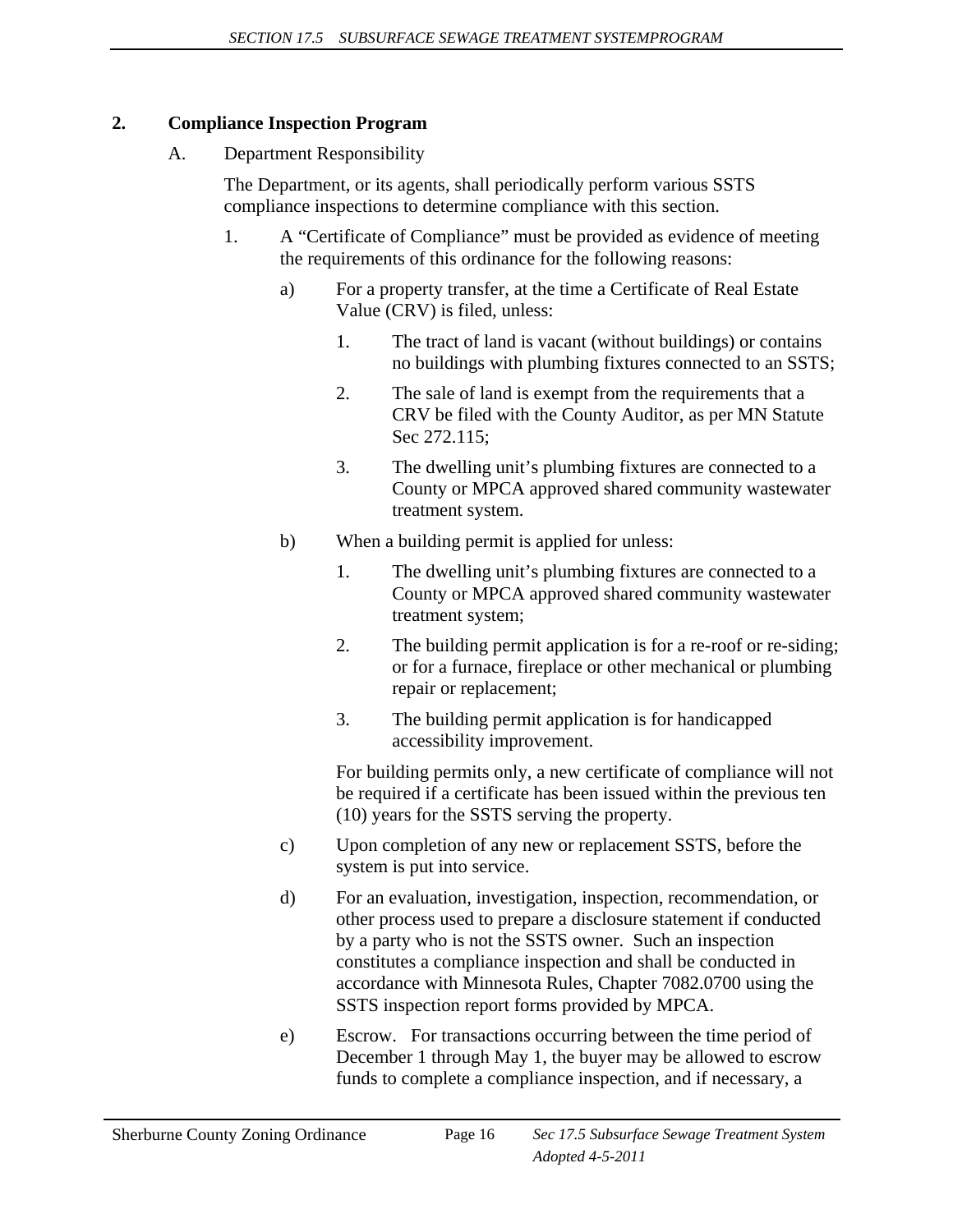sewer upgrade by no later than June 15. This will only be allowed if the buyer can obtain a signed letter of understanding prior to closing from the Sherburne County Zoning Administrator or his/her appointees.

- 2. All compliance inspections must be performed and signed by a licensed inspection business or qualified employee certified as an inspector.
- 3. The Department shall be given access to enter a property at any reasonable time to inspect and/or monitor the SSTS system. As used in this paragraph, "property" does not include a residence or private building.

 The Department shall notify the owner of the Department's intent to inspect the SSTS at least one (1) day in advance of the intended inspection.

- 4. No person shall hinder or otherwise interfere with the Department's employees in the performance of their duties and responsibilities pursuant to this ordinance. Refusal to allow reasonable access to the property by the Department shall be deemed a separate and distinct offense.
- B. Existing Systems
	- 1. Compliance inspections shall be required when any of the following conditions occur:
		- a) When a construction permit is required to repair, modify, or upgrade an existing system;
		- b) Any time there is an expansion or change of use of the building or property being served by an existing SSTS which may impact the performance of the system;
		- c) At any time as required by this Ordinance or when the Department deems appropriate, such as upon receipt of a complaint or other notice of a system malfunction.
	- 2. Compliance inspections of existing SSTS shall be reported on the inspection report forms provided by MPCA, or on other forms acceptable to the Department.
	- 3. The certificate of compliance must include a statement by a Qualified Employee or licensed inspection business, indicating whether the SSTS is in compliance with the ordinance requirements. If the SSTS is determined not to be in compliance with the applicable requirements, a notice of noncompliance must include a statement specifying those ordinance provisions with which the SSTS does not comply. A construction permit application must be submitted to the Department if the required corrective action is not a minor repair.
	- 4. The certificate of compliance or notice of noncompliance must be submitted to the owner and the Department no later than (15) calendar days after the date the inspection was performed.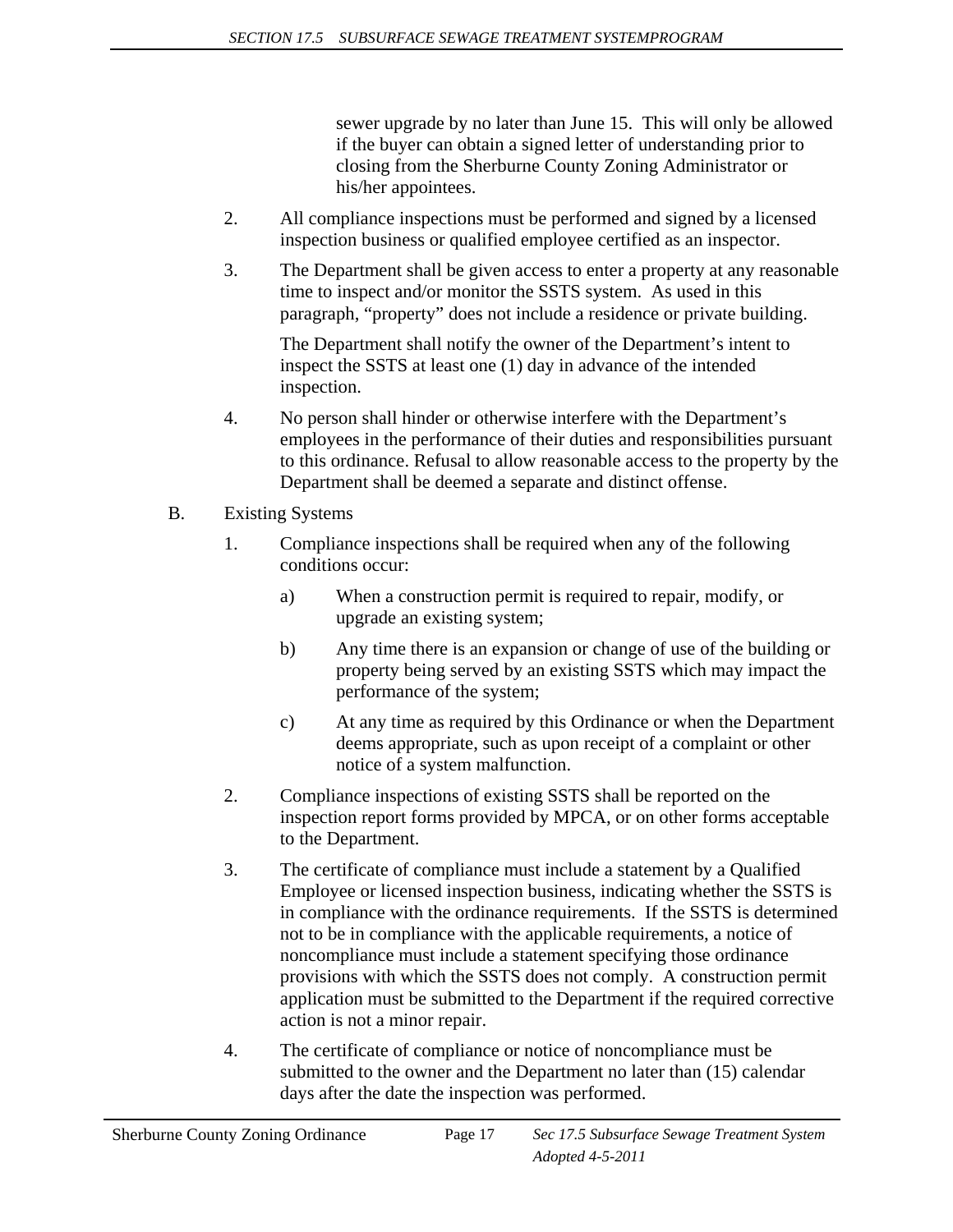C. Dispute Resolution

 If a documented discrepancy arises on the depth of periodically saturated soils between SSTS licensed businesses or between an SSTS licensed business and the County, the dispute resolution procedures outlined in Minnesota Rules Chapter 7082.0070, Subp 5 must be followed.

#### **Subdivision 9: Enforcement**

#### **1. Violations**

A. Cause to Issue a Notice of Violation

Any person, firm, agent, or corporation who violates any of the provisions of this

 section, including violations of conditions and safeguards, or who knowingly makes any material false statement or knowing omission in any document required to be submitted under the provisions hereof, shall be guilty of a misdemeanor and upon conviction thereof, shall be punishable as defined by Minnesota State Statutes.

B. Notice of Violation

 The Department shall serve, in person or by mail, a notice of violation to any person determined to be violating provisions of this section. The notice of violation shall contain:

- 1) A statement documenting the findings of fact determined through observations, inspections, or investigations;
- 2) A list of specific violation(s) of this section;
- 3) Specific requirements for correction or removal of the specified violation(s);
- 4) A mandatory time schedule for correction, removal and compliance with this ordinance.
- C. Stop Work Orders

 Stop work orders may be issued when the Department has probable cause that an activity regulated by this or any other County Ordinance is being or has been conducted without a permit or in violation of a permit. When work has been stopped by such an order, the work shall not resume until the reason for the work stoppage has been completely satisfied, any administrative fees paid, and the order lifted.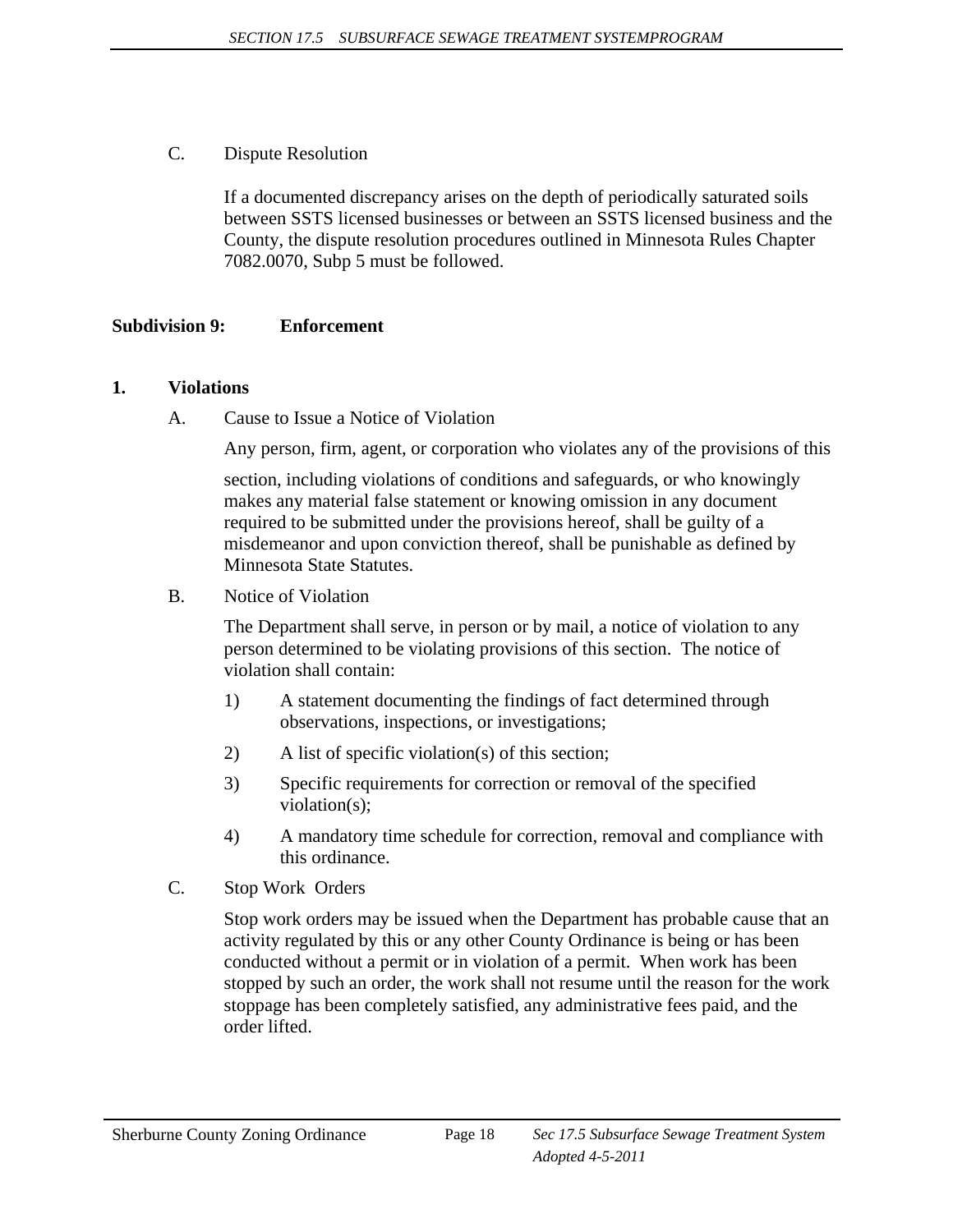### **2. Prosecution**

 In the event of a violation or threatened violation of this section, the County may, in addition to other remedies, initiate appropriate civil action or proceedings to prevent, prosecute, restrain, correct or abate such violations or threatened violations and the County Attorney shall have authority to commence such civil action. The Department and County Attorney may take such actions as may be necessary to enforce the provisions of this section.

# **3. Costs and Reimbursements**

 If the Department is required to remove or abate an imminent threat to public health or safety, the Department may recover all costs incurred in removal or abatement in a civil action, including legal fees. At the discretion of the County Board, the cost of an enforcement action under this ordinance may be assessed and charged against the real property on which the imminent threat to public health or safety was located. The County Auditor shall extend the cost as assessed and charged on the tax roll against said real property.

# **Subdivision 10: Record Keeping**

The County shall maintain a current record of all permitted systems. The record shall contain all permit applications, issued permits, fees assessed, variance requests, certificates of compliance, notices of noncompliance, enforcement proceedings, site evaluation reports, design reports, record drawings, management plans, maintenance reports, an annual list of all sewage tanks installed in the county sorted by licensed installation businesses, and other records relevant to each system.

# **Subdivision 11: Annual Report**

The department shall provide an annual report of SSTS permitting activities as required by MPCA for the previous calendar year.

# **Subdivision 12: Fees**

From time to time, the County Board shall establish fees for activities undertaken by the Department pursuant to this section. Fees shall be due and payable at a time and in a manner to be determined by the Department.

# **Subdivision 13: Interpretation**

In their interpretation and application, the provisions of this section shall be held to be minimum requirements and shall be liberally construed in favor of the County and shall not be deemed a limitation or repeal of any other powers granted by Minnesota Statutes.